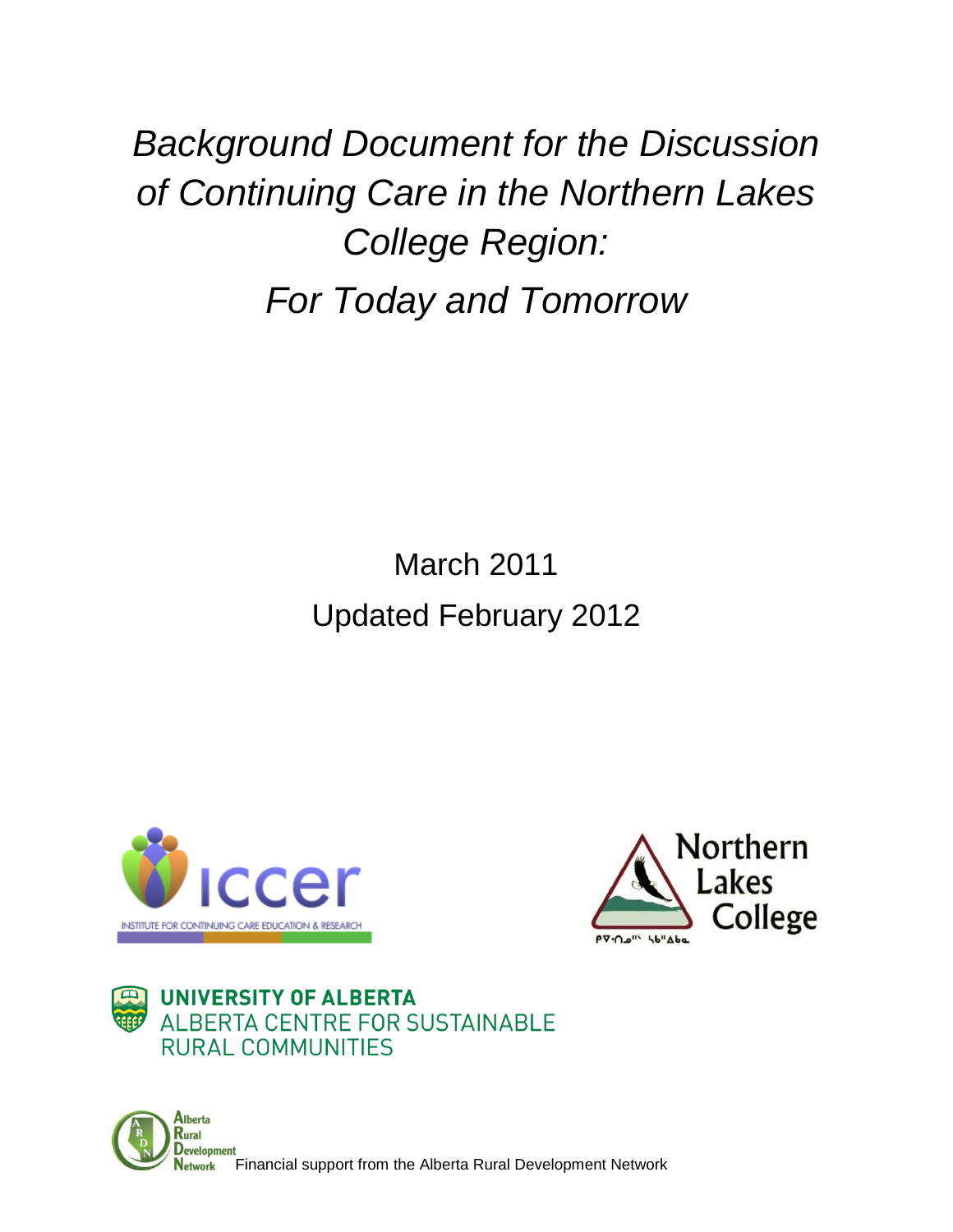#### **Contents**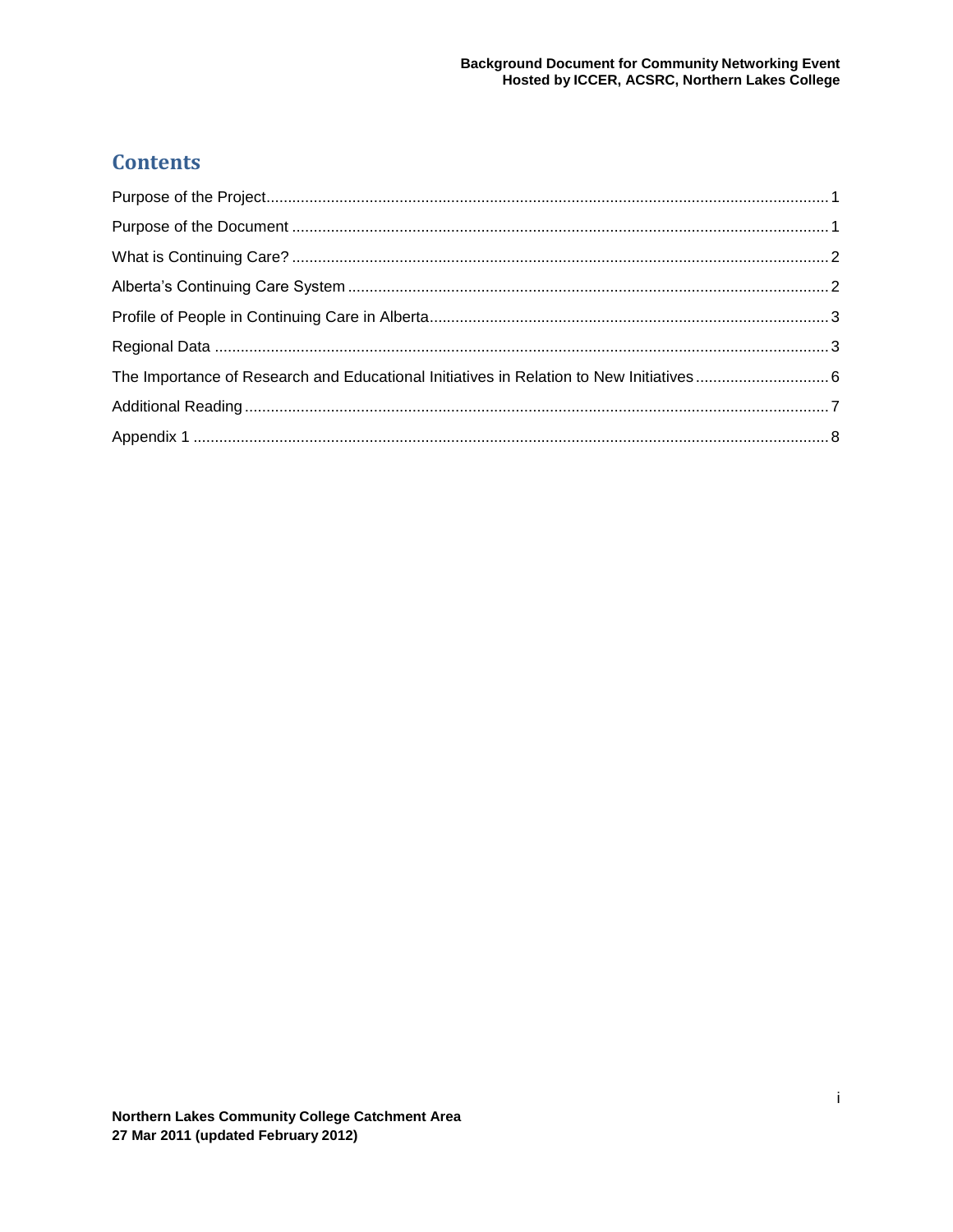#### <span id="page-2-0"></span>**Purpose of the Project**

The Institute for Continuing Care Education and Research (ICCER), and the Alberta Centre for Sustainable Rural Communities (ACSRC) are working with three northern colleges (Keyano College, Northern Lakes College, and Grande Prairie Regional College) to examine continuing care issues in Northern Alberta and how education and research can help address them. The following diagram shows that this is a very large and remote area of Alberta.

#### **Diagram 1 – Catchment Areas of Keyano College, Northern Lakes College, and Grande Prairie Regional College**



Representatives from the communities within each college region were originally invited to meet with the project team in May 2011 and discuss their thoughts on continuing care at an informal networking event. Events were held in Fort McMurray and Grande Prairie in May 2011. The community networking event in Slave Lake was postponed until April 2012.

The primary purpose of the networking events is to identify, discuss and assess the continuing care issues. The discussion will focus on six questions:

- 1. What continuing care services are available in the region?
- 2. Who are the providers of continuing care? What are the roles and responsibilities of each provider group?
- 3. What is working well for continuing care in the region—and why?
- 4. What are the gaps, issues, barriers and realities for continuing care in the region and why?
- 5. How can the post-secondary institutions contribute to enhancing continuing care services?
- 6. What research or innovative initiatives could support best practices in continuing care and contribute to improved outcomes?

#### <span id="page-2-1"></span>**Purpose of the Document**

This document is meant to provide background information for people invited to the networking session in Slave Lake on April  $3<sup>rd</sup>$ , 2012 to discuss Continuing Care in northern Alberta. Many other reports are referenced in this document. They can be found at [www.iccer.ca/nlccontinuingcarereports](http://www.iccer.ca/nlccontinuingcarereports)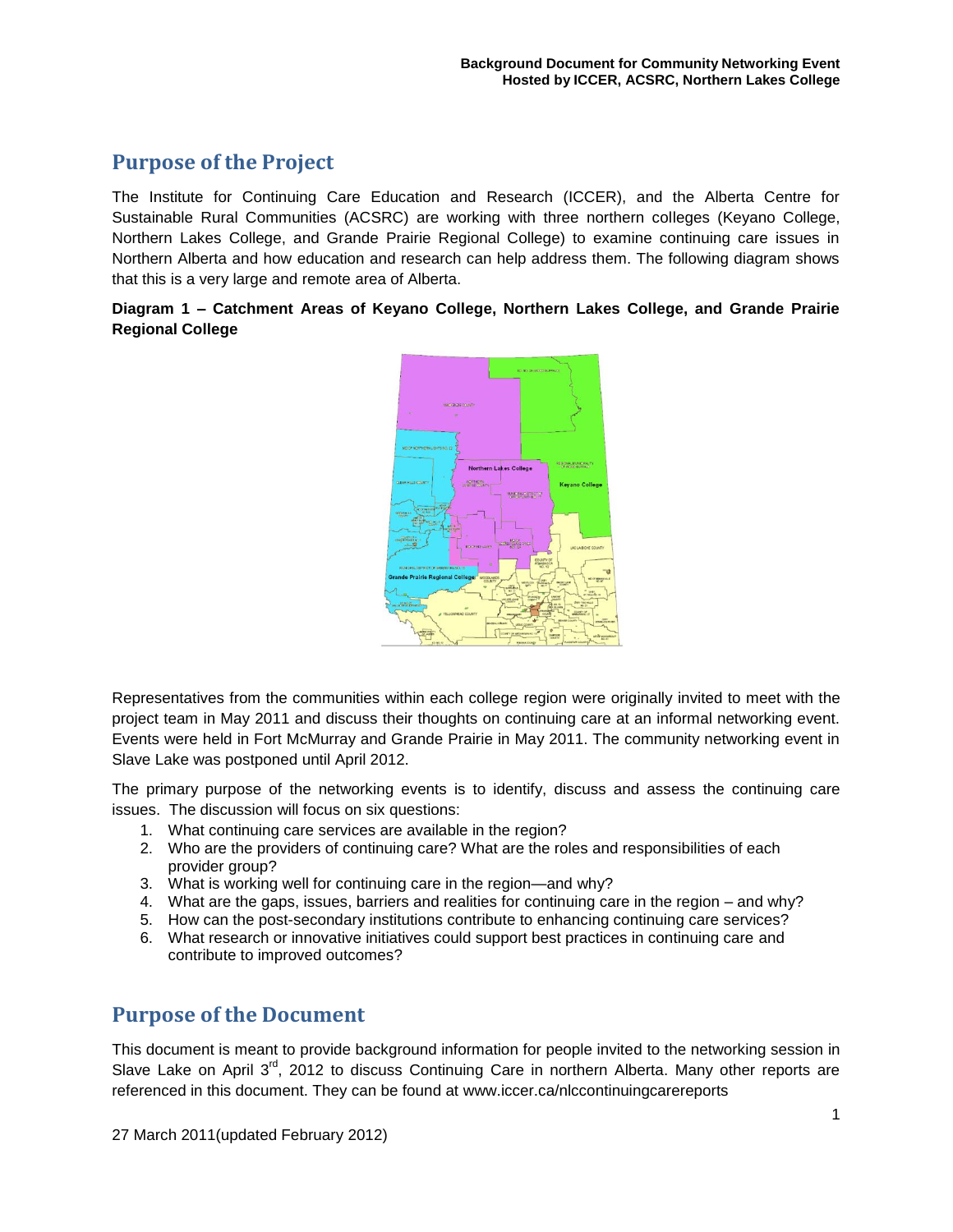## <span id="page-3-0"></span>**What is Continuing Care?**

Continuing care is an integrated range of services supporting the health and wellbeing of individuals living in their own home or in a supportive living or long-term care setting. Continuing care clients are not defined by age, diagnosis or the length of time they may require service, but by their need for care.

## <span id="page-3-1"></span>**Alberta's Continuing Care System<sup>1</sup>**

Alberta's continuing care system provides Albertans with the health, personal care and accommodation services they need to support their independence and quality of life.

Continuing care services are provided in three streams which can provide clients with a broad range of health and personal care, accommodation and hospitality services:

- *[Home Living](http://www.seniors.alberta.ca/ContinuingCare/system/#homecare)* is for people who live in their own home, apartment, condominium, or in another independent living option. They are responsible for arranging any home care and support services they require.
- *[Supportive Living](http://www.seniors.alberta.ca/ContinuingCare/system/#accommodation)* combines accommodation services with other supports and care. It meets the needs of a wide–range of people, but not those with highly complex and serious health care needs.
- *[Facility Living](http://www.seniors.alberta.ca/ContinuingCare/system/#healthservices)* includes long-term care facilities like nursing homes and auxiliary hospitals. Care is provided for people with complex health needs who are unable to remain at home or in a supportive living facility.

Based on their needs, Albertans may enter the continuing care system to receive:

- *Health Services in Their Own Homes* Home care can provide in-home professional support services such as nursing and rehabilitation, and personal support services like homemaking, bathing or grooming assistance. Home care services are publicly-funded and provided through Alberta Health Services.
- *Accommodation and Health Services in Supportive Living* In addition to providing a place to live, accommodation services in supportive living accommodations can include meals, housekeeping and social activities. Supportive living residents can also receive professional and personal support services through home care.

Residents pay an accommodation fee to cover the costs of providing accommodations and services like meals, housekeeping and building maintenance.

 *Accommodations and Health Services in Facility Living* - Long-term care settings provide both accommodation and health services in facilities like nursing homes and auxiliary hospitals. Residents pay an [accommodation fee](http://www.seniors.alberta.ca/ContinuingCare/LTCare.asp) to cover the costs of providing accommodations and services like meals, housekeeping and building maintenance. Health services in long-term care are publicly-funded and provided through Alberta Health Services.

In December of 2008 the Alberta Government released the *Continuing Care Strategy – Aging in the Right Place*. The report identifies a strategy 'intended to provide new ways of delivering services, offering more choice to Albertans in their homes and communities."<sup>2</sup> The emphasis of the strategy is to provide more services in the home and the community and to decrease emphasis on facility-based programming.

j

<sup>&</sup>lt;sup>1</sup> http://www.seniors.alberta.ca/ContinuingCare/system/ accessed 1 November 2010

 $2$  Government of Alberta. Continuing Care Strategy – Aging in the Right Place. December 2008. p 2.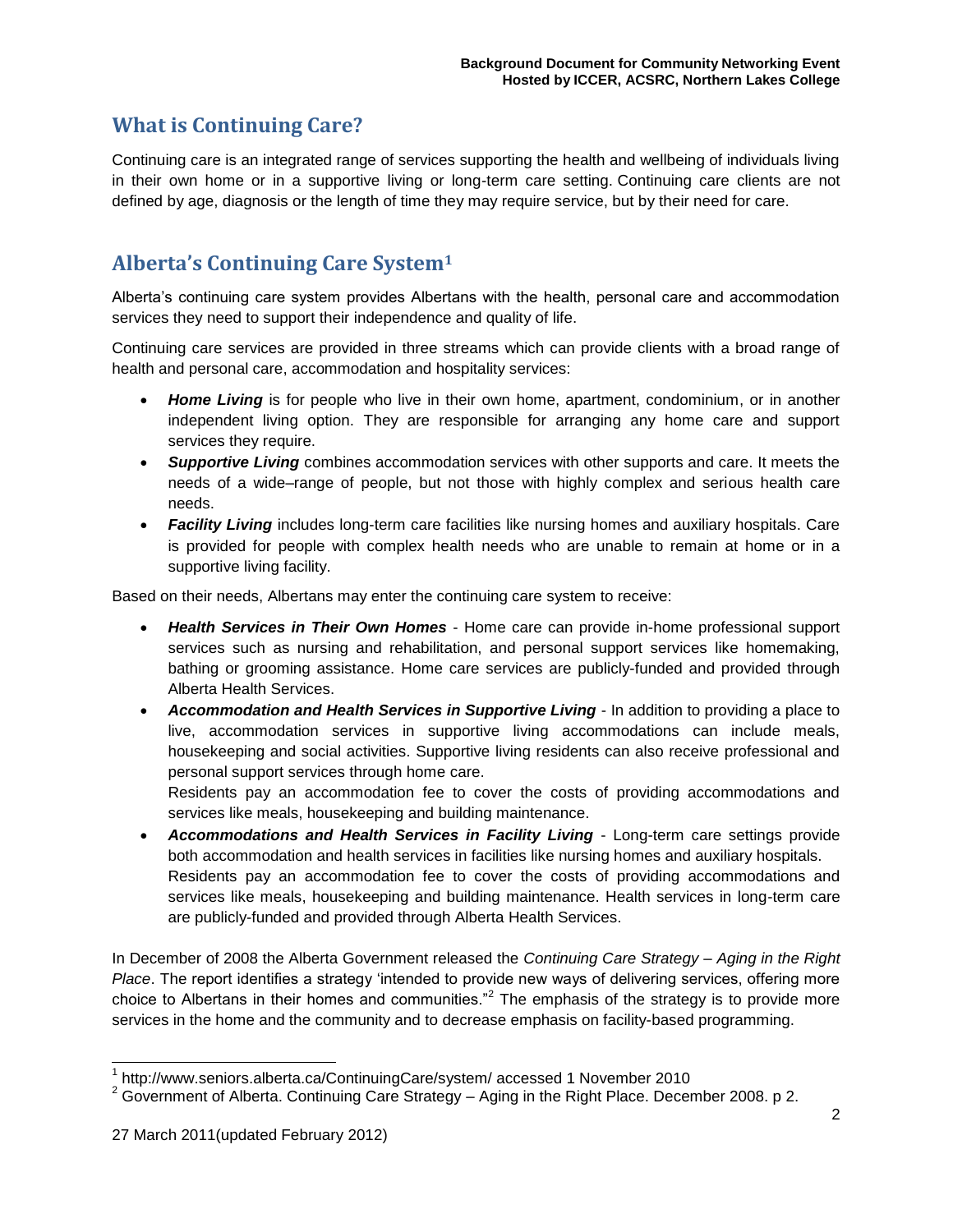## <span id="page-4-0"></span>**Profile of People in Continuing Care in Alberta**

Continuing care is not just about seniors. It also includes disabled non-seniors who require health care and personal care services on an on-going basis. Approximately 8% of the continuing care clients are less than 65 years of age.

As of March 31, 2011, there were 20,785 seniors and persons with disabilities in Alberta living in longterm care and supportive living facilities.<sup>3</sup> Additionally, there were more patients in hospital beds awaiting transfer to long-term care beds.

Seniors (aged 65+) do make up the majority of the continuing care system and both the number of seniors and the percentage of seniors in the population are increasing. In 2010 about one in 10 Albertans were aged 65+; by 2031, it is projected that about one in five Albertans will be aged  $65+$ .<sup>4</sup>

In September of 2010 the Government of Alberta released *A Profile of Alberta Seniors*. This document highlights some additional demographic characteristics of seniors in Alberta.

#### <span id="page-4-1"></span>**Regional Data**

**Diagram 2 - Catchment area of Northern Lakes College**



The catchment area for Northern Lakes College includes: the town of Peace River, MacKenzie County; MD of Smoky River; MD of Big Lakes: Northern Sunrise County; MD Lesser Slave River; MD of Opportunity; County of Athabasca; part of Woodlands County; and the other towns, villages, and hamlets within the area. This is shown in Diagram 2.

There may be some variation between the College's catchment area and the natural patterns for receiving health care.

In 2006 there was approximately a total population of 69012. Approximately 8% of the population were aged 65 and over. There are no statistics available on the number of people under the age of 65 in the region requiring continuing care.

In terms of continuing care, Alberta Health Services provides home care services.

There are a number of options for supportive living and long term care. Table 1 shows the number of beds, by accommodation type, available in the area.

 $\overline{\phantom{a}}$ 

 $^3$  Alberta Health Services. AHS Annual Report. By personal email 22 November 2011.

<sup>4</sup> Government of Alberta. Aging Population Framework. November 2010. P1.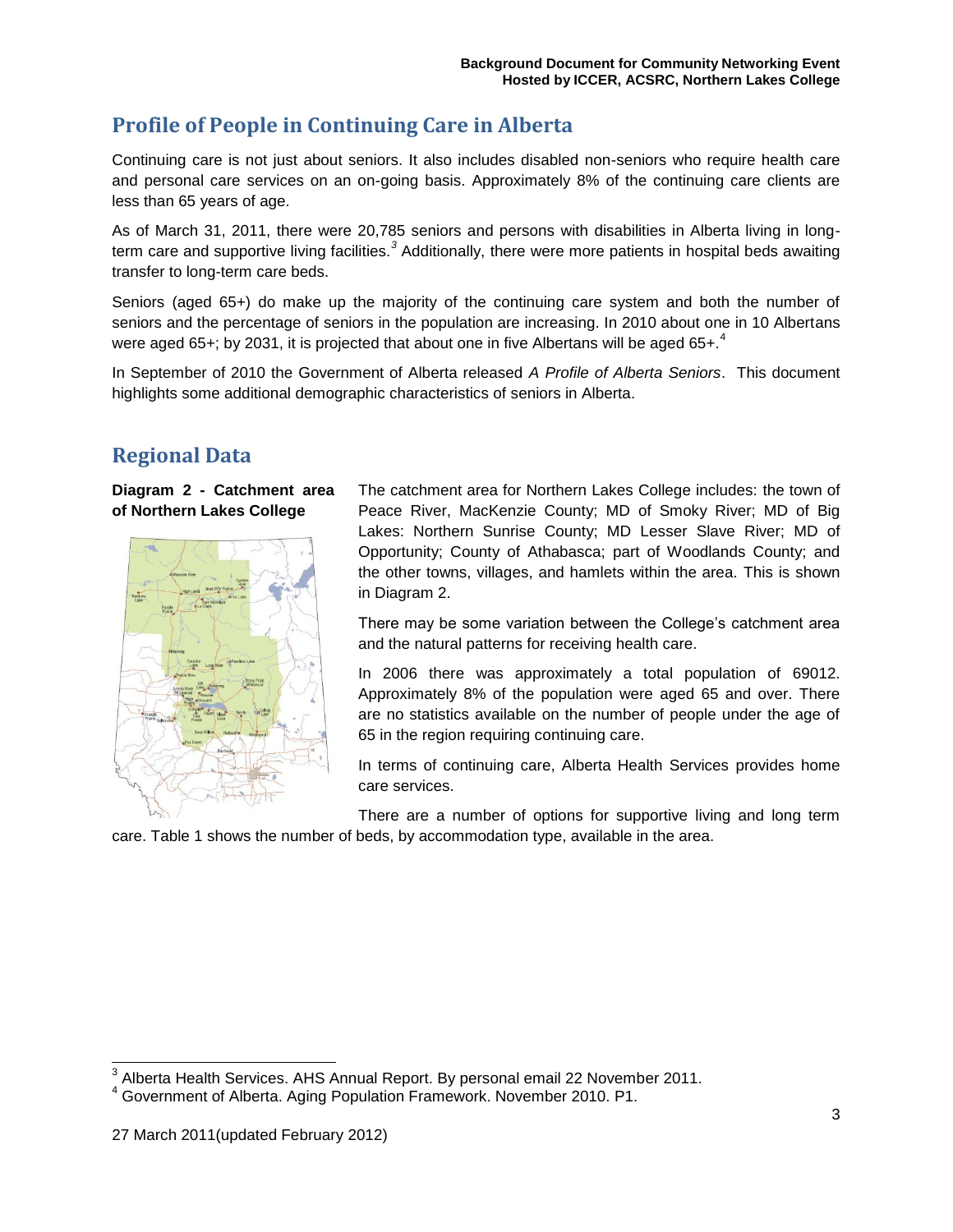#### **Table 1 - Number of Beds Available by Accommodation Type<sup>5</sup>**

| <b>Accommodation</b> | <b>Accommodation</b>               | <b>Accommodation</b>             | <b>Accommodation</b>                                                    | <b>Current</b>   |
|----------------------|------------------------------------|----------------------------------|-------------------------------------------------------------------------|------------------|
| <b>Municipality</b>  | <b>Type</b>                        | <b>Sub Type</b>                  | <b>Name</b>                                                             | <b>Occupancy</b> |
| <b>High Prairie</b>  | Long Term Care<br>Accommodation    |                                  | J.B. Wood<br>Continuing Care                                            | 36               |
| <b>High Prairie</b>  | Supportive Living<br>Accommodation | Group Home                       | Marigold<br>Enterprises<br>Rehabilitation<br>Services Society<br>(2004) | 3                |
| <b>High Prairie</b>  | Supportive Living<br>Accommodation | Lodge                            | Pleasantview Lodge                                                      | 57               |
| Slave Lake           | Long Term Care<br>Accommodation    |                                  | Slave Lake<br><b>Healthcare Centre</b>                                  | 17               |
| Slave Lake           | Supportive Living<br>Accommodation | Lodge                            | Vanderwell Heritage<br>Place                                            | 35               |
| Peace River          | Long Term Care<br>Accommodation    |                                  | Sutherland Place<br>Continuing Care<br>Centre                           | 39               |
| Peace River          | Supportive Living<br>Accommodation | Group Home                       | 89th Avenue<br>Residence                                                | 6                |
| Peace River          | Supportive Living<br>Accommodation | Lodge                            | Heritage Tower<br>Senior Citizens<br>Complex                            | 41               |
| Valleyview           | Long Term Care<br>Accommodation    |                                  | Valleyview Health<br>Centre                                             | 20               |
| Valleyview           | Supportive Living<br>Accommodation | Lodge                            | Red Willow Lodge                                                        | 50               |
| Grimshaw             | Long Term Care<br>Accommodation    |                                  | Grimshaw/Berwyn<br>and District<br>Community Health<br>Centre           | 20               |
| Grimshaw             | Supportive Living<br>Accommodation | Group Home                       | 49th Avenue Group<br>Home                                               | $\overline{4}$   |
| Grimshaw             | Supportive Living<br>Accommodation | Group Home                       | <b>Wilcox Avenue</b><br>Group Home                                      | 6                |
| Manning              | Long Term Care<br>Accommodation    |                                  | Manning<br><b>Community Health</b><br>Centre                            | 16               |
| Manning              | Supportive Living<br>Accommodation | Lodge                            | Del-Air Lodge                                                           | 40               |
| McLennan             | Long Term Care<br>Accommodation    |                                  | Manoir Du Lac                                                           | 45               |
| McLennan             | Supportive Living<br>Accommodation | Assisted Living<br>Accommodation | Manoir Du Lac                                                           | 17               |

Northern Lakes College Catchment Area

l  $<sup>5</sup>$  Data provided by Alberta Seniors and Community Supports, February 2012</sup>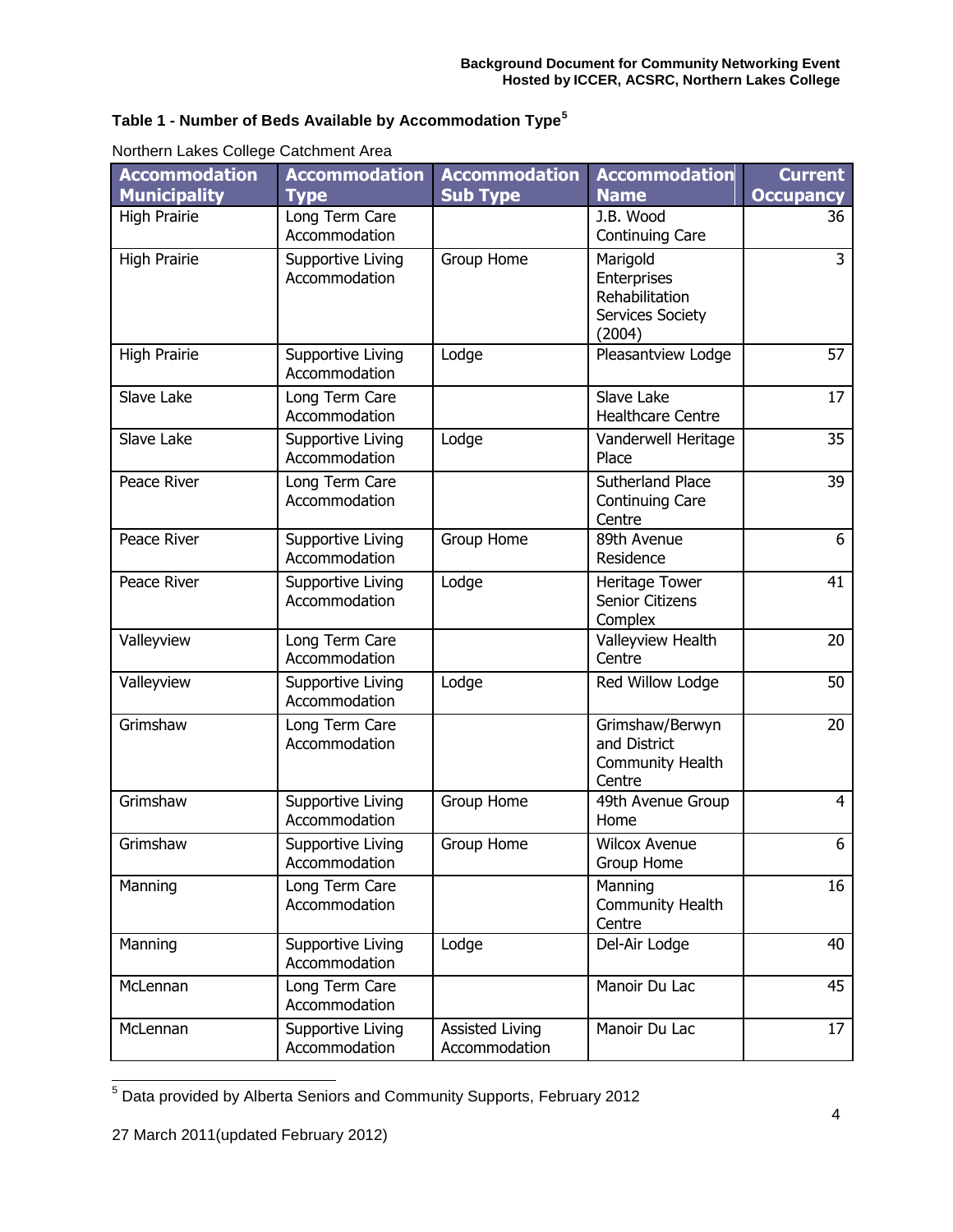| <b>Accommodation</b><br><b>Municipality</b> | <b>Accommodation</b><br><b>Type</b> | <b>Accommodation</b><br><b>Sub Type</b> | <b>Accommodation</b><br><b>Name</b>                              | <b>Current</b><br><b>Occupancy</b> |
|---------------------------------------------|-------------------------------------|-----------------------------------------|------------------------------------------------------------------|------------------------------------|
| Falher                                      | Supportive Living<br>Accommodation  | Group Home                              | Friendship Corner<br>Residence                                   | 5                                  |
| Falher                                      | Supportive Living<br>Accommodation  | Lodge                                   | Villa Beausejour                                                 | 74                                 |
| <b>High Level</b>                           | Long Term Care<br>Accommodation     |                                         | Northwest Health<br>Centre                                       | 10                                 |
| La Crete                                    | Long Term Care<br>Accommodation     |                                         | La Crete Continuing<br>Care Centre                               | 21                                 |
| La Crete                                    | Supportive Living<br>Accommodation  | Lodge                                   | <b>Heimstaed Seniors</b><br>Lodge                                | 57                                 |
| Athabasca                                   | Long Term Care<br>Accommodation     |                                         | Athabasca<br><b>Healthcare Centre</b>                            | 22                                 |
| Athabasca                                   | Long Term Care<br>Accommodation     |                                         | Extendicare<br>Athabasca                                         | 49                                 |
| Athabasca                                   | Supportive Living<br>Accommodation  | Lodge                                   | Pleasant Valley<br>Lodge                                         | 59                                 |
| <b>Barrhead</b>                             | Long Term Care<br>Accommodation     |                                         | Dr. W. R. Keir -<br><b>Barrhead</b><br>Continuing Care<br>Centre | 99                                 |
| <b>Barrhead</b>                             | Supportive Living<br>Accommodation  | <b>Assisted Living</b><br>Accommodation | Shepherd's Care<br><b>Barrhead</b>                               | 39                                 |
| <b>Barrhead</b>                             | Supportive Living<br>Accommodation  | Lodge                                   | Hillcrest Lodge                                                  | 91                                 |
| Barrhead                                    | Supportive Living<br>Accommodation  | Lodge                                   | Klondike Place                                                   | 50                                 |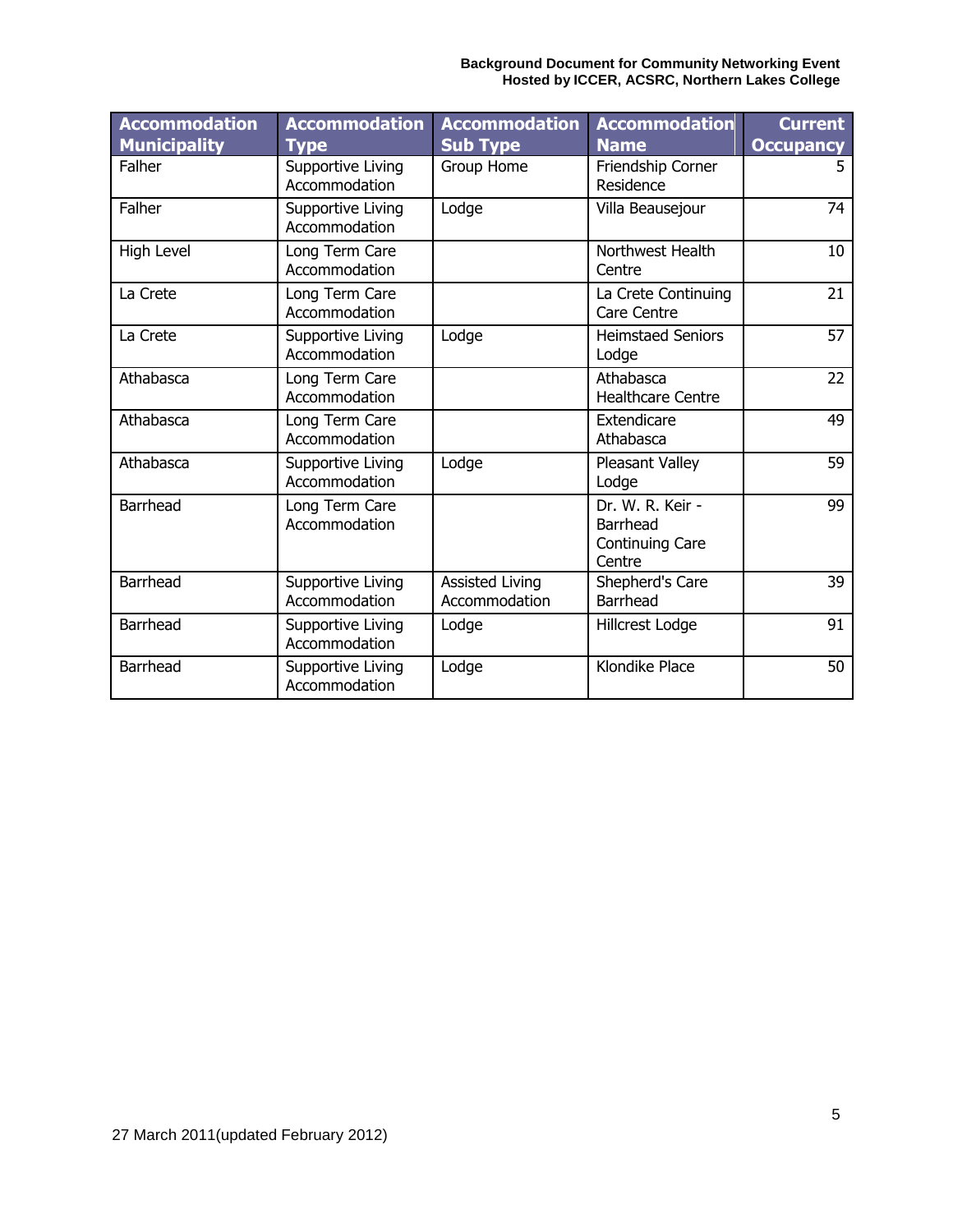## <span id="page-7-0"></span>**The Importance of Research and Educational Initiatives in Relation to New Initiatives**

In the past several years a number of important policy directions have been identified by the Alberta Government and recommendations made by other organizations such as the Canadian Patient Safety Institute. There are important areas of research and education needed in all aspects of continuing care as these initiatives are implemented in Alberta. These reports are listed at the end of this document.

Research and education are closely linked. As new initiatives are developed in health care and in continuing care, the results can lead to the development of new educational programming, the enhancement of existing educational programming, or the inclusion of innovations such as technology integration. As the educational programs adapt, there is a need for additional research to see if the programs are addressing the original needs.



Therefore, recognizing that northern Alberta presents challenges to providing health care of all types, it is critical to look at how research and innovations in education can be used to enhance continuing care in northern Alberta.

Research in continuing care can be categorized into nine broad areas of inquiry:

**Appropriateness**: including assessment/measurement tools (RAI; others)

**Caregivers**: including informal caregivers/family (education; family-staff relations; family involvement; knowledge about aging and disease)

**Economic impact**: including informal caregivers/family (costs/expenses); moves to LTC (wait lists)

**Education**: including formal caregivers/staff (education)

**Knowledge transfer**: including knowledge transfer/translation/brokering

**Patient outcomes**: including client/resident functioning (dementia/cognition; eating/food intake/swallowing; incontinence' mobility pain; co-morbidities); environment (bedrooms; dining area; homelike); moves to long term care (relocation stress; transitions in care); satisfaction with care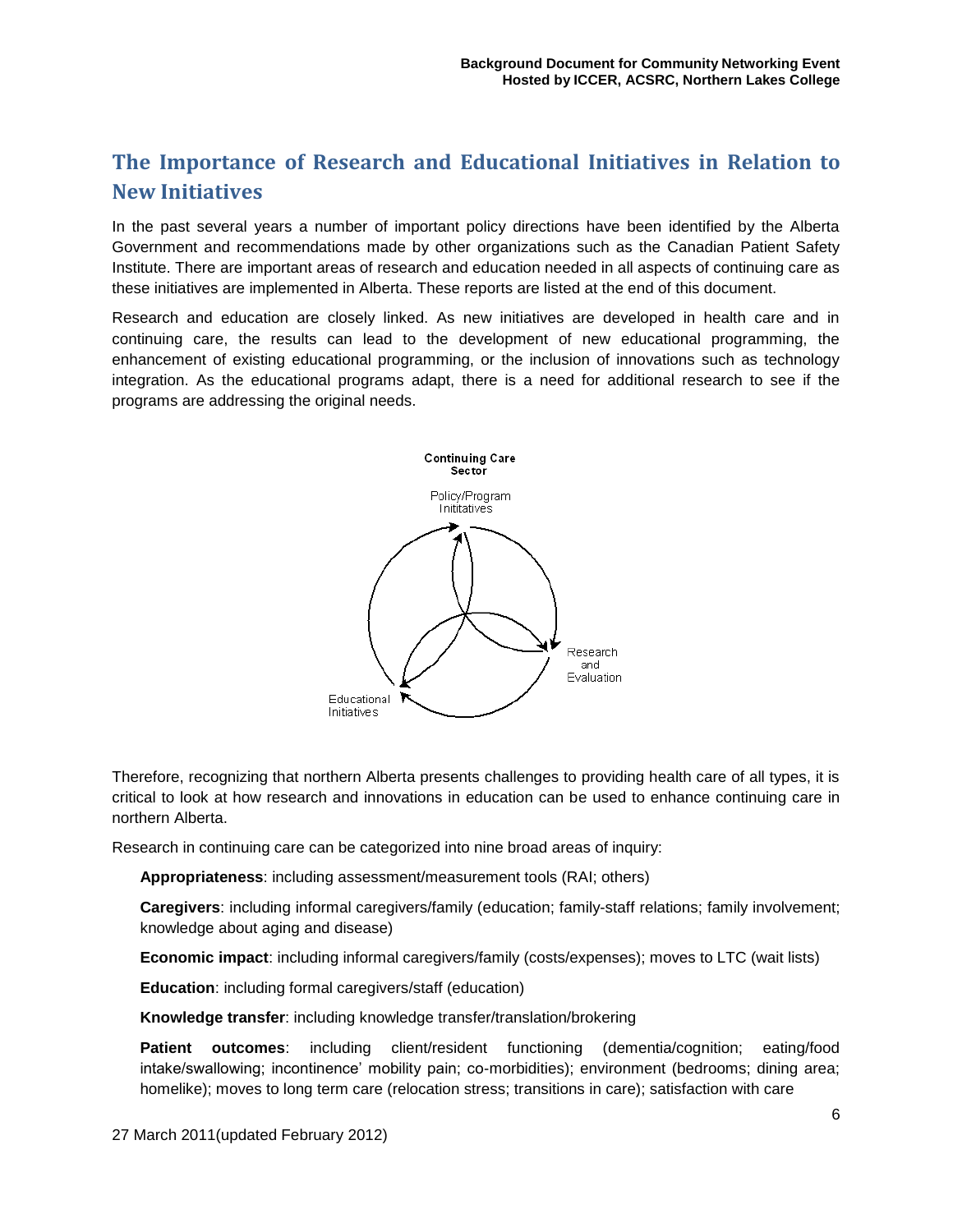**Patient safety**: including care practices (feeding; medications; palliative care' restraint use; patient safety; recreation; quality of care); client/resident functioning (falls)

**Technology**: including use of technology to provide or improve patient care (electronic patient records; telehealth)

**Workforce**: including formal caregivers/staff (work organizational context).

Educational opportunities extend beyond the 'typical' areas of health workforce. Educational opportunities related to the continuing care field can be categorized using the same heading as research and can be broken into three types of programming:

- Development of new programs,
- Expansion of existing programs, and
- Innovative educational programming such as technology integration.

For each of the important continuing care policy reports identified above, research and educational opportunities have been identified based on the issues/recommendations from recent reports related to Continuing Care. There are common themes identified in the reports and can be found in Appendix 2 – Research and educational opportunities in continuing care based on major policy directions.

#### <span id="page-8-0"></span>**Additional Reading**

All reports are available from [www.iccer.ca/nlccontinuingcarereports](http://www.iccer.ca/nlccontinuingcarereports)

Canadian Patient Safety Institute. The Safety Competencies: Enhancing Patient Safety Across the Health Professions. Ottawa. 2008.

Canadian Patient Safety Institute, Capital Health (Edmonton), CapitalCare (Edmonton). Safety in Longterm Care Settings: Broadening the Patient Safety Agenda to Include Long-Term Care Services. 2008.

Canadian Patient Safety Institute, Victorian Order of Nurses of Canada, Capital Health (Edmonton). Safety in Home Care: Broadening the Patient Safety Agenda to Include Home Care Services. 2006.

Government of Alberta. A Profile of Alberta Seniors. September 2010.

Government of Alberta. Aging Population Policy Framework. November 2010.

Government of Alberta. Alberta Pharmaceutical Strategy. December 2008,

Government of Alberta. Becoming the Best: Alberta's 5-Year Health Action Plan 2010-2015. November 2010.

Government of Alberta. Continuing Care Strategy – Aging in the Right Place. December 2008.

Government of Alberta. Provincial Services Optimization Review: Final Report. 2008.

Government of Alberta. Vision 2020. December 2008.